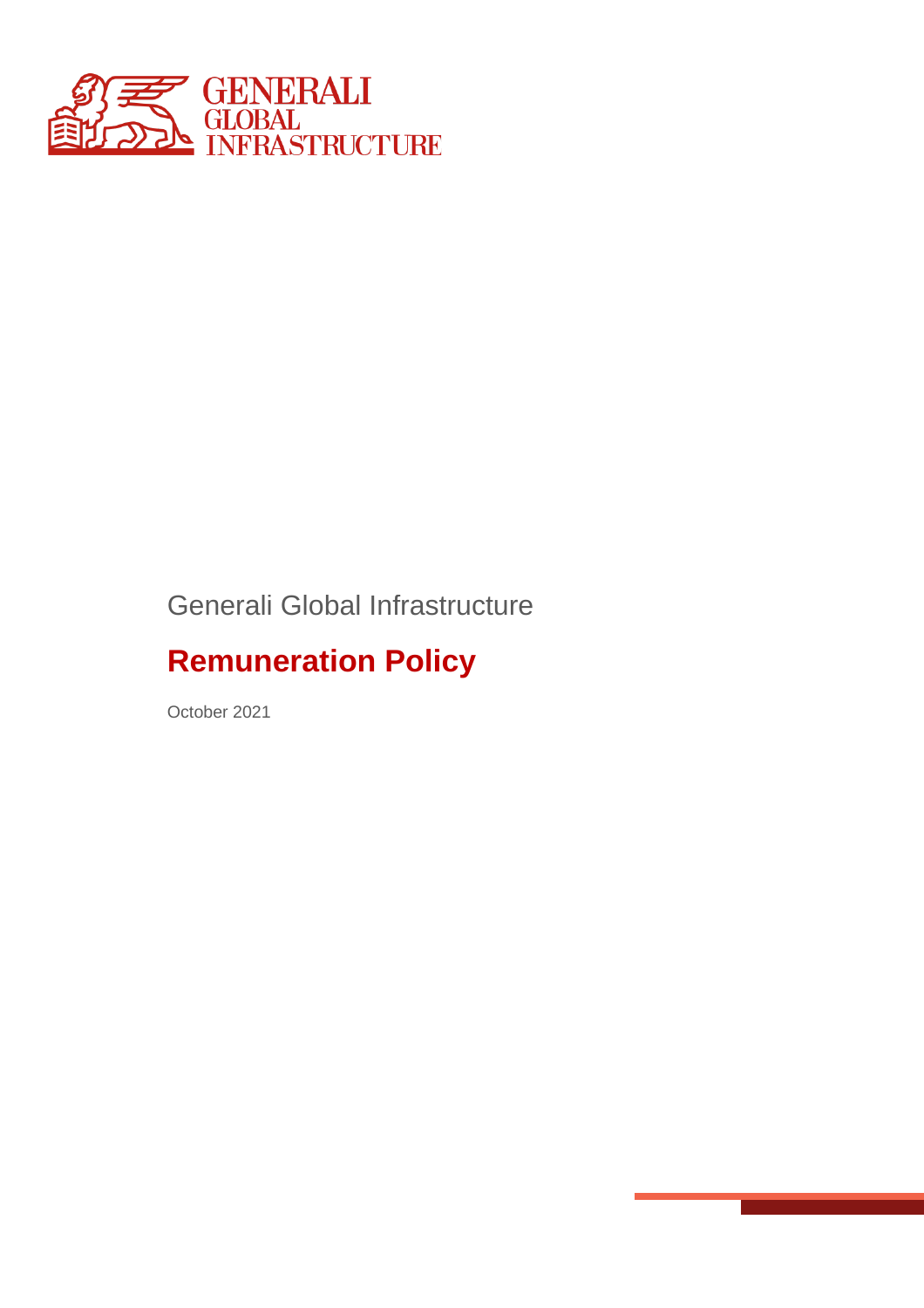

#### **INDEX**

| 1. |                                                                                                        |   |
|----|--------------------------------------------------------------------------------------------------------|---|
| 2. |                                                                                                        |   |
| 3. | Principles related to the composition of remuneration and the performance assessment of collaborators4 |   |
|    | 3.a Composition of the remuneration<br>3.b Performance assessment                                      | 4 |
| 4. |                                                                                                        |   |
|    |                                                                                                        |   |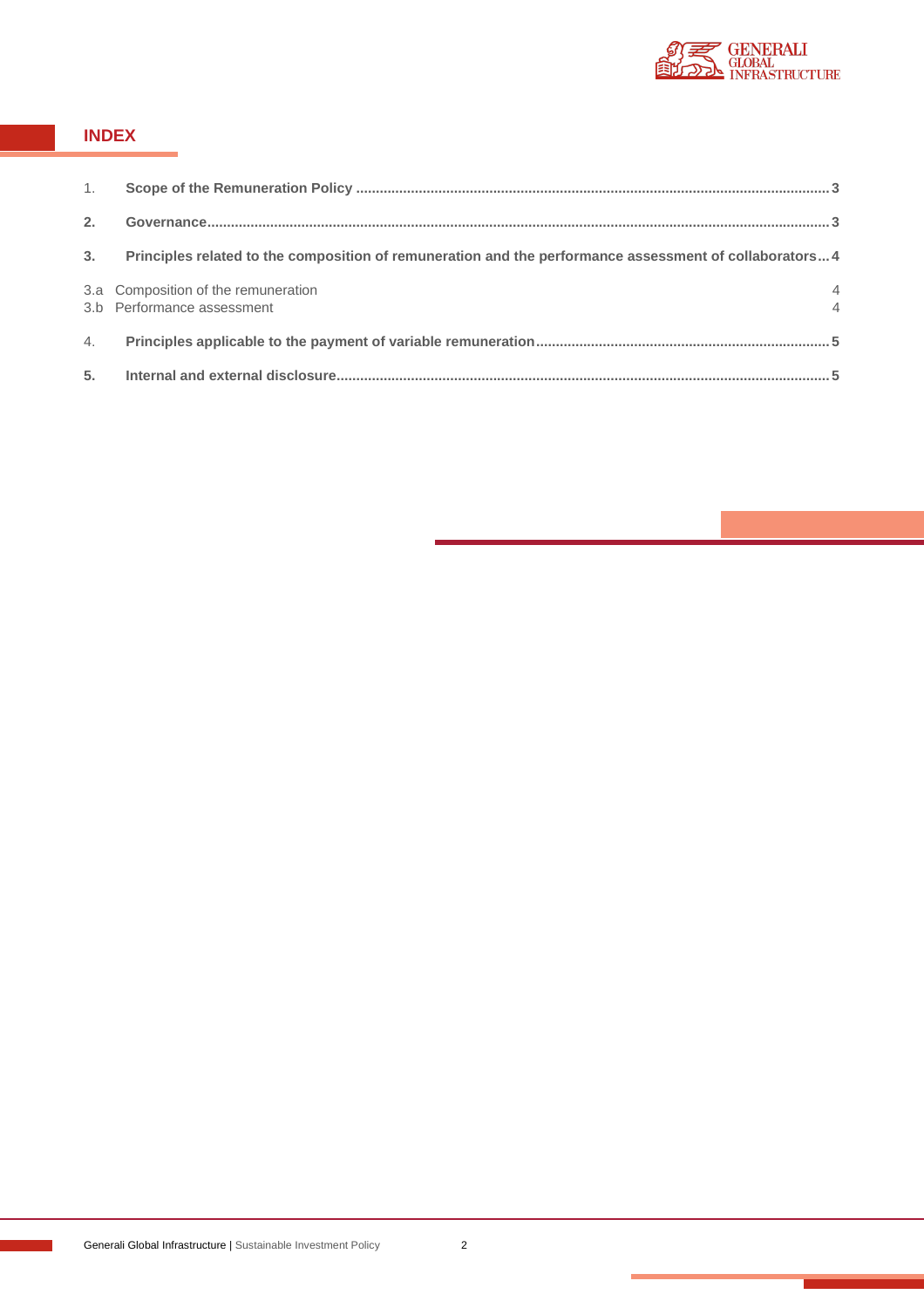

#### 1. Scope of the Remuneration Policy

The remuneration policy (hereinafter the "**Remuneration Policy**") of Generali Global Infrastructure (individually referred to as the "**AIFM**" or "**Generali Global Infrastructure**") has been approved by the Supervisory Function1 and adopted by the Remuneration Committee.

The Remuneration Policy lays down the principles that apply to the AIFM which aims to promote sound and effective risk management, not encourage risk taking which is inconsistent with the risk profiles, rules or instruments of incorporation of the AIFs and align the long-term objectives of its shareholders, clients, investors and collaborators.

The Remuneration Policy also ensures the effectiveness of the strategy, objectives, values and long-term interests of Generali Global Infrastructure and the risk management and tolerance regarding the risk taking of the AIFM.

The AIFM takes a remuneration approach based on the performance that values the achievements, experience and key skills of collaborators who contribute the most to a long-term value creation within Generali Global Infrastructure.

The goal of this approach is to attract and retain the best skills and talents, to stimulate involvement and to enforce Generali Global Infrastructure's leadership, while delivering the best results and performance to Generali Global Infrastructure's customers over the long term.

The Remuneration Policy applies to all collaborators of Generali Global Infrastructure and some provisions only to Identified Staff2.

The Remuneration Policy has been elaborated in accordance with the European regulations in force, notably the Directive 2011/61/EU ("**AIFMD**"), the related AIFMD ESMA Guidelines, the Directive 2014/65/EU ("**MIFID II**"), the Regulation (EU) 2019/2088 ("**Disclosure Regulation**") and French related provisions.

#### 2. Governance

The Remuneration Policy defines the roles of the different functions3 involved on the design, approval and oversight of the Remuneration Policy and the procedures related to it, notably concerning the roles assigned to the Management Body, Control Functions4, Supervisory Function and the Remuneration Committee5 set up at the level of the AIFM.

The implementation of the Remuneration Policy is at least annually reviewed.

*<sup>1</sup> The board of directors in its supervisory function*

<sup>2</sup> Categories of staff whose professional activities have a material impact on the AIFM's risk profile or the risk profiles of the AIF that it manages and categories of staff of the entities to which portfolio management or have been delegated by the AIFM, whose professional activities have a material impact on the risk profiles of the AIF that the AIFM manages. A separate Identified Staff methodology has been set up including the list, proce *related to this identification*

*<sup>3</sup> The GGI's Remuneration Policy details the governance set up at the level of GGI* 

*<sup>4</sup> Means the staff (other than senior management) responsible for risk management, compliance, internal audit and similar functions within the AIFM*

*<sup>5</sup> An internal separate procedure has been set up to define the composition and roles assigned to the Remuneration Committee*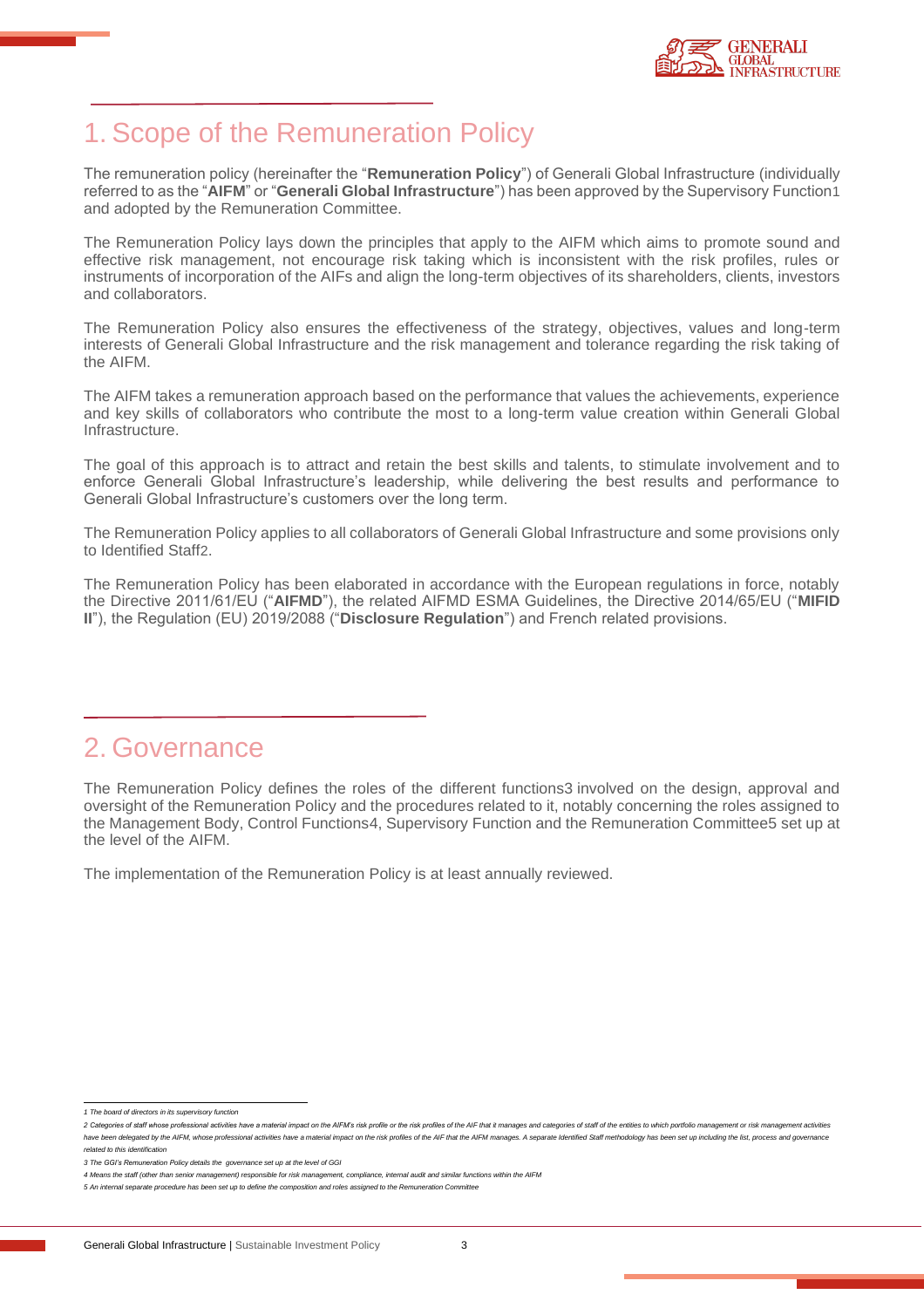

### 3. Principles related to the composition of remuneration and the performance assessment of collaborators

#### 3.a Composition of the remuneration

The remuneration structure of collaborators is divided into a fixed and a variable component:

- the fixed component represents a sufficiently high share of total remuneration that a flexible policy can be applied to the variable component, including the possibility of not paying any variable component,
- ▪
- the variable component breaks down as follows:
	- o a component paid in cash,
	- o a component paid into instruments.

Generali Global Infrastructure aims to maintain an appropriate balance between these two components.

The amount of the overall variable remuneration takes into account past, present and future risks, particularly with regards to ESG risk criteria.

Control functions are remunerated in accordance with the achievement of the objectives linked to their functions, independently of the performance of the business areas that they control (qualitative criteria only). The remuneration of the senior staff responsible for heading the Control Functions is directly supervised by the Remuneration Committee.

In addition to this, the variable component cannot be paid through vehicles or methods that facilitate the circumvention of the requirements of the relevant remuneration rules applicable to management companies.

In the same way, guaranteed variable remuneration is not allowed, except in exceptional cases when it is granted for a recruitment and limited to the first year of exercise exclusively.

Finally, severance pay is related to performance achieved over time and designed in a way that does not reward failure.

#### 3.b Performance assessment

The performance assessment is based on a combination of the assessment of the performance of the individual and of the business unit or AIF concerned and of the overall results of the AIFM, and when assessing individual performance, financial as well as non-financial criteria are taken into account.